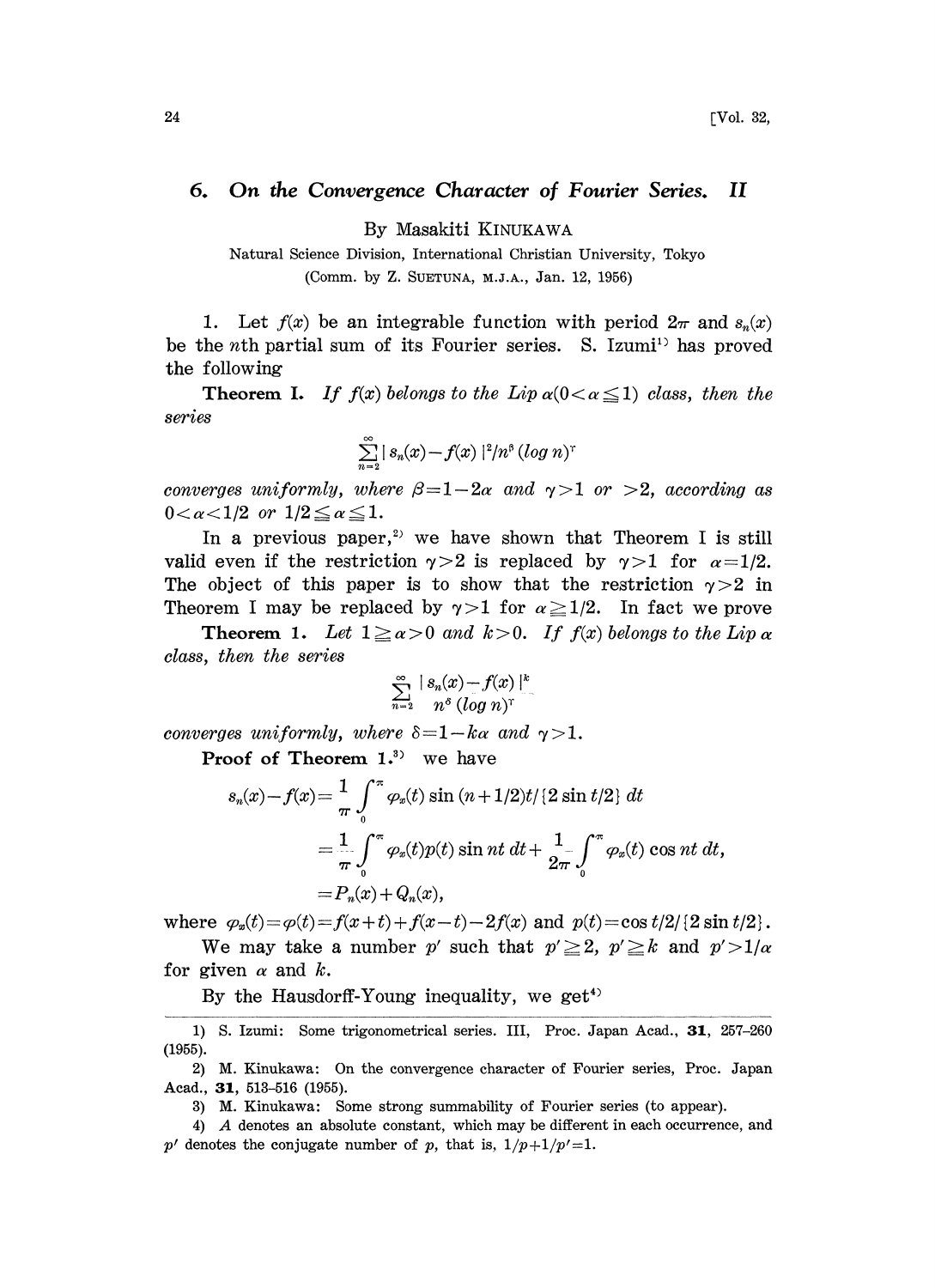No. 1. On the Convergence Character of Fourier Series. II 25

$$
\left\{\sum_{n=1}^{\infty} |P_n(x) \sin nh|^{p'}\right\}^{p/p'} \leq A \int_0^{\pi} |\varphi(t+h)p(t+h) - \varphi(t-h)p(t-h)|^p dt
$$
  

$$
\leq A \left\{\int_0^{\pi} |\varphi(t+h) - \varphi(t-h)|^p |p(t+h)|^p dt + \int_0^{\pi} |\varphi(t-h)|^p |p(t+h) - p(t-h)|^p dt\right\}
$$

$$
=A\left\{ I(x)+J(x)\right\} ,
$$

where

$$
(1) \t I(x) \leq h^{pq} \int_0^{\pi} \frac{dt}{(t+h)^p} \leq Ah^{pq-p+1}
$$

We divide  $J(x)$  into two parts such that

$$
J(x) = \int_0^h + \int_h^{\pi} = J_1(x) + J_2(x),
$$

where

$$
J_1(x) \le A \int_0^h |\varphi(t)|^p \{ |\varphi(t+2h)|^p + |\varphi(t)|^p \} dt \le \int_0^h t^{ap-p} dt
$$
  
(2) 
$$
\le A h^{ap-p+1}
$$

since  $\alpha p - p > -1$  by the assumption  $\alpha > 1/p'$ , and

$$
J_2(x) = \int_h^{\pi} |\varphi(t-h)|^p |p(t+h) - p(t-h)|^p dt
$$
  
= 
$$
\int_0^{\pi - h} |\varphi(t)|^p |p(t+2h) - p(t)|^p dt \leq \int_0^h + \int_h^{\pi}
$$
  
(3) 
$$
\leq A h^{\alpha p - p + 1} + A h^p \int_h^{\pi} t^{\alpha p - 2p} dt \leq A h^{\alpha p - p + 1}, \text{ for } 0 < h < 1,
$$

since  $\alpha p - 2p < -1$ .

Summing up the estimations  $(1)$ ,  $(2)$  and  $(3)$ , we get

$$
\left(\sum_{n=1}^{\infty} |P_n(x) \sin nh|^{p'}\right)^{p/p'} \leq A h^{ap-p+1}
$$

Let  $h = \pi/2^{(\lambda+1)}$ , then we can easily see that

$$
\left\{\sum_{n=2^{\lambda-1}+1}^{2^{\lambda}}\left|P_n(x)\right|^{p'}\right\}^{p/p'}\leq A\ 2^{\lambda(p-1-ap)}
$$

Thus we have

$$
(4) \qquad \qquad \sum_{n=2^{\lambda-1}+1}^{2^{\lambda}} |P_n(x)|^{p'} \leq A \ 2^{\lambda(p-1-\alpha p)p'/p} \leq A \ 2^{\lambda(1-p'\alpha)}.
$$

We may consider the case  $0 < k < p'$ . In this case we get by the Hölder inequality,

$$
\sum_{n=2^{\lambda-1}+1}^{2^{\lambda}} |P_n(x)|^k \leq 2^{\lambda/n} \Big( \sum_{n=2^{\lambda-1}+1}^{2^{\lambda}} |P_n(x)|^{kq'} \Big)^{1/q'},
$$
  
and  $q=n/(n'-k)$ . Hence, by (4).

where  $kq' = p'$  and  $q = p'/(p'-k)$ . Hence, by (4),<br>
(5)  $\sum_{n=1}^{p} |P_n(x)|^k \leq A 2^{\chi(1/q + (1-p'\alpha)/q')} \leq A 2^{\chi(1-k\alpha)}$ .

In the case  $p=k$ , we get also (5).